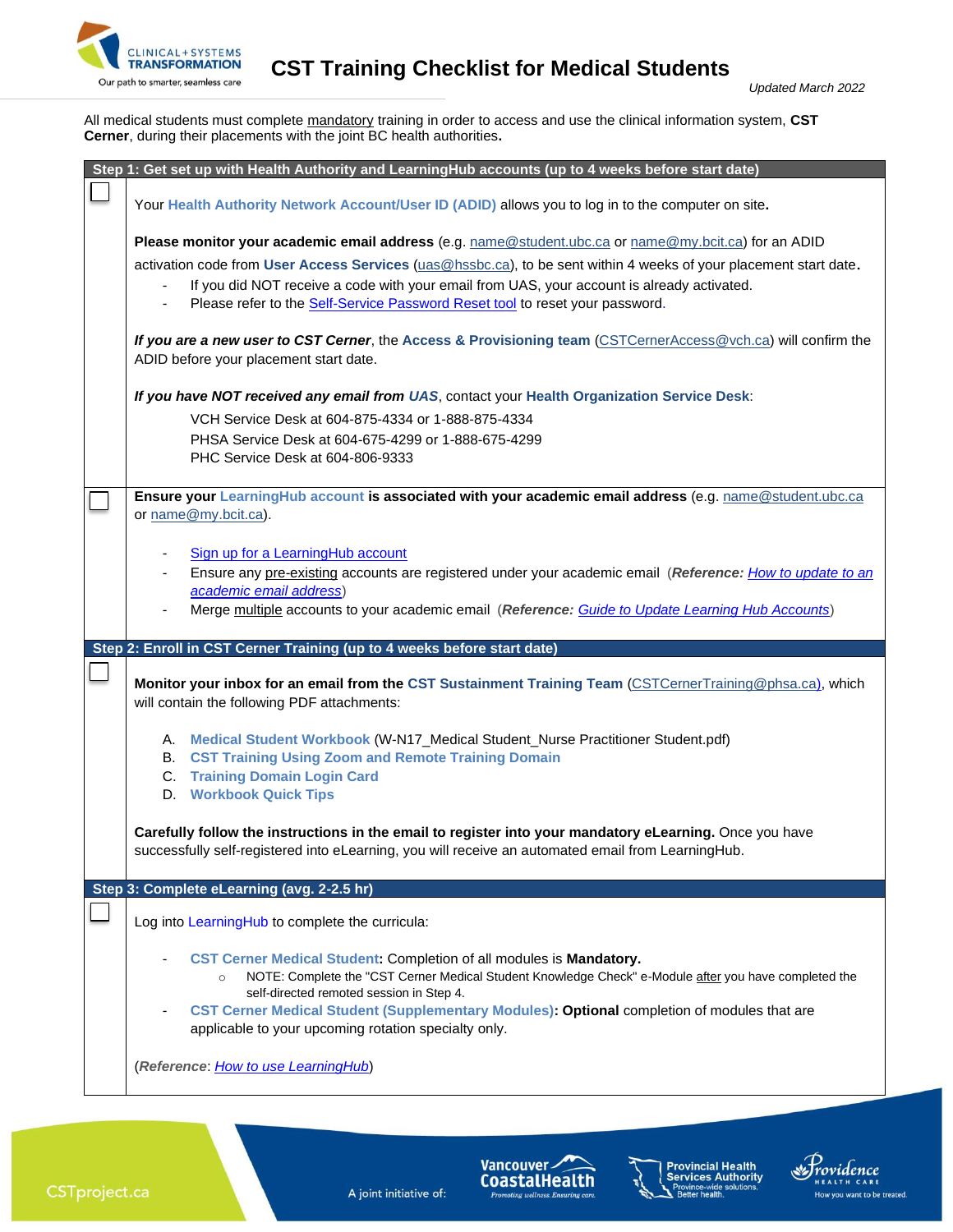| Practice using CST Cerner by accessing our remote training domain and completing the Medical Student Workbook.       |
|----------------------------------------------------------------------------------------------------------------------|
| A. Plan a day to complete the workbook                                                                               |
| Plan to complete the workbook (~4 hours of work) within one business day. You can access the CST Training            |
| Domain 06:00-21:00 PST, 7 days/week. As the Training Domain is refreshed overnight (21:00-6:00 PST daily), any       |
| changes made to the patients will be erased for the next day.                                                        |
|                                                                                                                      |
| As mentioned in Step 3, your email from CST Sustainment Training Team (CSTCernerTraining@phsa.ca) will include       |
| date(s) and time(s) for Zoom-based support sessions.                                                                 |
|                                                                                                                      |
| Participation in these sessions is optional, and your workbook is to be completed independently. However, you may    |
| choose to complete your workbook during designated sessions, as CST instructors are available to provide support and |
| answer any questions.                                                                                                |
| <b>B. Set Up and Test Zoom</b>                                                                                       |
| If you plan on completing the workbook during a self-directed remote session, review the CST Training Using Zoom     |
| and Remote Training Domain document for instructions on how to set up and launch Zoom.                               |
|                                                                                                                      |
| Please ensure you can access Zoom at least 1 day prior to your session by testing it <b>HERE</b> .                   |
| For further Zoom resources, refer to your Health Authority Help page:                                                |
| <b>PHSA/PHC Resources</b><br>$\circ$                                                                                 |
| <b>VCH Resources</b><br>$\circ$                                                                                      |
| C. Set Up and Test the CST Remote Training Domain                                                                    |
|                                                                                                                      |
| Access the CST Remote Training Domain by following the instructions in the document CST Training Using Zoom          |
| and Remote Training Domain.                                                                                          |
| Ensure you are using a desktop or laptop computer to download the application for the training domain and            |
| accessing the domain. Tablets are not recommended.                                                                   |
|                                                                                                                      |
| Please download and test your access at least 1 day prior to your session.                                           |
| D. Access CST Cerner with a Login Card                                                                               |
|                                                                                                                      |
| Your Training Domain Login Card attachment contains the username, password, and patient information you will         |
| need in order to complete the workbook. Please use your individually assigned username and password to log into the  |
| CST Cerner application (e.g. PowerChart).                                                                            |
|                                                                                                                      |
| E. Follow the Medical Student Workbook                                                                               |
| The Medical Student Workbook contains activities and scenarios you will be following during your session. Review the |
| <b>Workbook Quick Tips for assistance.</b>                                                                           |
|                                                                                                                      |
| It is highly recommended that you have your workbook on a separate screen or device (tablet, second monitor, second  |
| computer, etc.), if possible, for optimized experience.                                                              |

A joint initiative of:

Vancouver